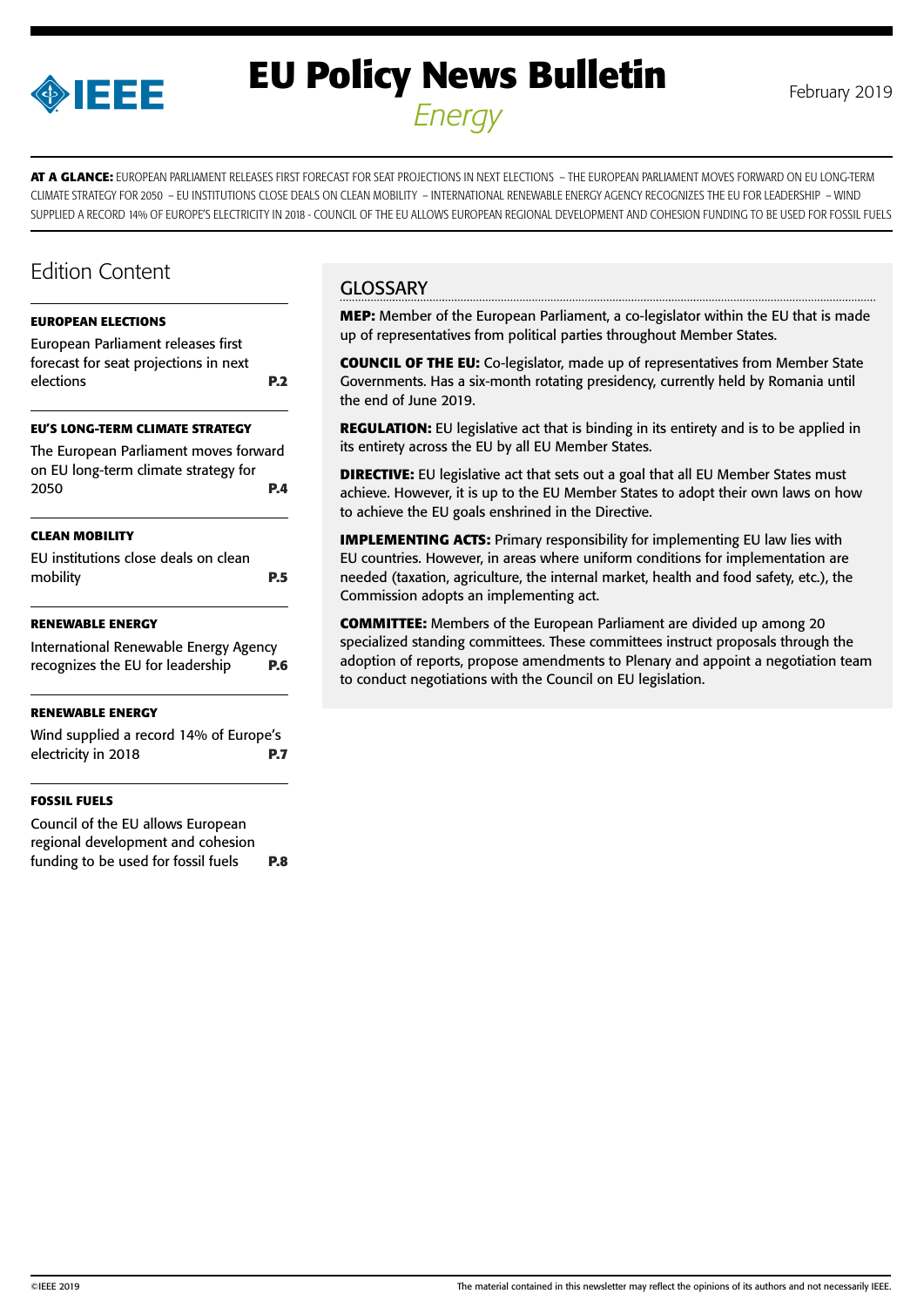### <span id="page-1-0"></span>**EUROPEAN ELECTIONS**

European Parliament releases first forecast for seat projections in next elections **P.2**

#### **[EU'S LONG-TERM CLIMATE STRATEGY](#page-3-0)**

| The European Parliament moves forward |  |
|---------------------------------------|--|
| on EU long-term climate strategy for  |  |
| <b>P.4</b><br>2050                    |  |
|                                       |  |

## **[CLEAN MOBILITY](#page-4-0)**

[EU institutions close deals on clean](#page-4-0)  [mobility](#page-4-0) **P.5**

#### **[RENEWABLE ENERGY](#page-5-0)**

[International Renewable Energy Agency](#page-5-0)  [recognizes the EU for leadership](#page-5-0) **P.6**

#### **[RENEWABLE ENERGY](#page-6-0)**

[Wind supplied a record 14% of Europe's](#page-6-0)  [electricity in 2018](#page-6-0) **P.7**

#### **[FOSSIL FUELS](#page-7-0)**

[Council of the EU allows European](#page-7-0)  [regional development and cohesion](#page-7-0)  [funding to be used for fossil fuels](#page-7-0) **P.8**

If you have any suggestions for content, or would like to know more about IEEE's European Public Policy activities, please contact [eppc@ieee.org](mailto:eppc%40ieee.org?subject=). Thank you

#### EUROPEAN ELECTIONS

## **European Parliament releases first forecast for seat projections in next elections**

The European Parliament released its [first seat projections](http://www.europarl.europa.eu/at-your-service/files/be-heard/eurobarometer/2019/political-landscape-developments/en-ee19-national-report-18february-2019.pdf) earlier this month, which revealed some data on the political trends ahead of the elections.



#### ©European Parliament

According to the projection, there will be a rise of the more Eurosceptic political groups, which will presumably secure 4 out of 5 biggest national delegations in the Parliament. The German CDU will be the largest party, in principle, with 29 MEPs (down 5 on 2014) but closely followed by Italian Lega Nord (27), Italian 5 Star Movement (22), Polish Law & Justice (22) and Le Pen's Rassemblement National (21). No Socialist delegation gets close, with the largest national delegation forecast to be the Spanish on 16 closely followed by the Germans (15) and Italians (15) who lose respectively 12 and 16 seats.

Despite this trend, the 3 main pro-integration parties remain on course to form a majority. In the 2014 mandate, the European People's Party (EPP), the Progressive Alliance of Socialists and Democrats (S&D) and the Alliance of Liberals and Democrats for Europe (ALDE) group formed 62% of the Parliament, a figure that is set to fall to 58% if we include the French En Marche (LREM). No other majority to the right or left seems likely and if the pro-European Greens are added to the picture, a comfortable majority should be found to counter extreme-end forces. The dynamic between the big three groups is set to change, with EPP and in particular the S&D registering major losses (3 and 6% respectively) while ALDE/ LREM jump from 9 to 13%. This should ensure greater parity between the three groups and gives the latter a strong hand in demanding top EU jobs. The days of the Parliament's presidency being shared between EPP and S&D could be over.

The data also confirms the large turnover of MEPs expected this May 2019, which is likely to be above the traditional 50% . The figure will vary greatly between Member States and between political groups. Germany, for example, which has released most of its lists, shows that the Socialists and CDU have given sitting MEPs the most winnable places. In comparison, the Alternative for Germany (AfD) and Liberals have put forward almost completely new teams. This will have an impact when it comes to the allocation of high-level political positions and new reports, which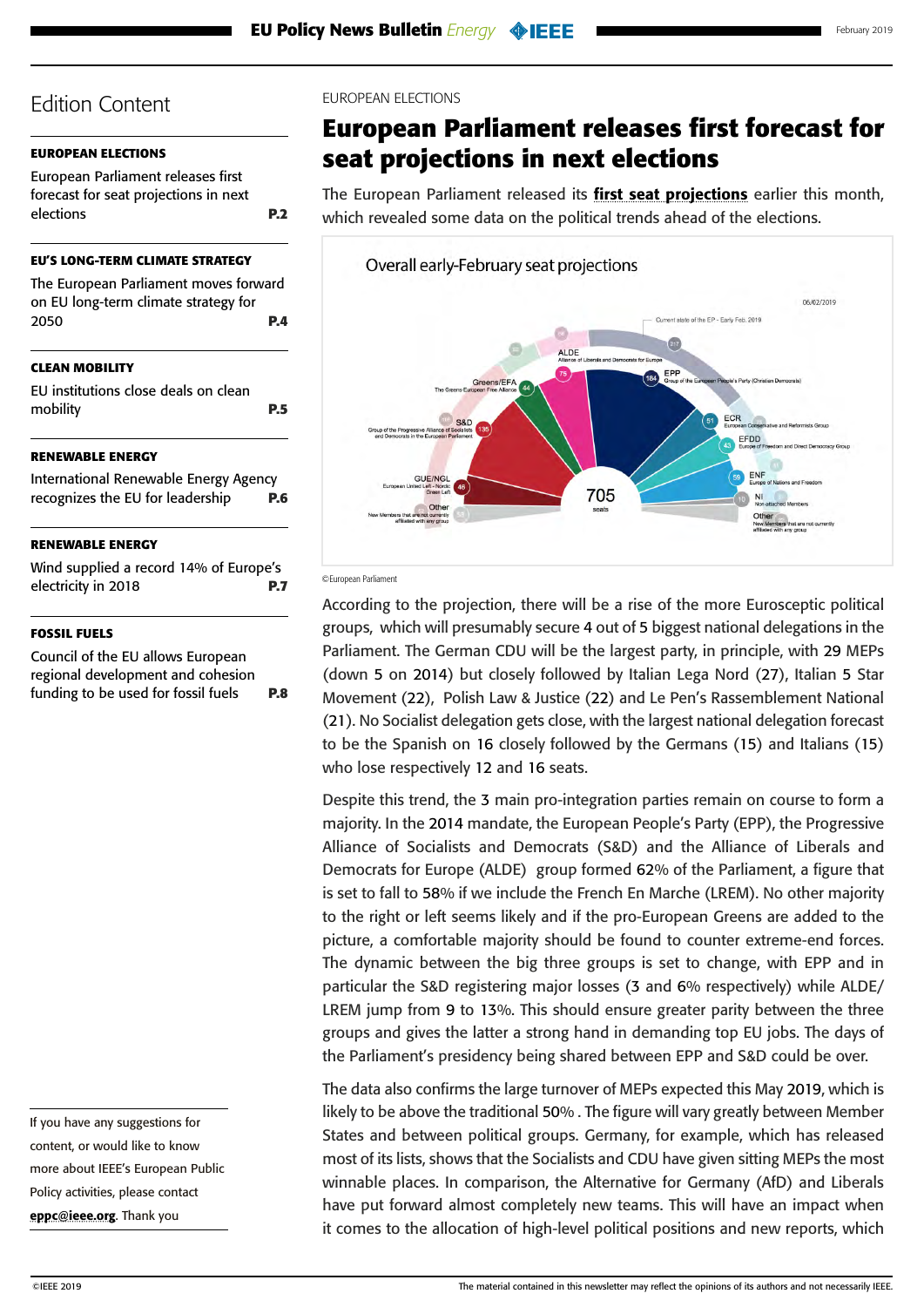## **[EUROPEAN ELECTIONS](#page-1-0)**

[European Parliament releases first](#page-1-0)  [forecast for seat projections in next](#page-1-0)  [elections](#page-1-0) **P.2**

#### **[EU'S LONG-TERM CLIMATE STRATEGY](#page-3-0)**

| The European Parliament moves forward |
|---------------------------------------|
| on EU long-term climate strategy for  |
| 2050<br>P.4                           |
|                                       |
|                                       |

## **[CLEAN MOBILITY](#page-4-0)**

[EU institutions close deals on clean](#page-4-0)  [mobility](#page-4-0) **P.5**

## **[RENEWABLE ENERGY](#page-5-0)**

| International Renewable Energy Agency |            |
|---------------------------------------|------------|
| recognizes the EU for leadership      | <b>P.6</b> |

## **[RENEWABLE ENERGY](#page-6-0)**

[Wind supplied a record 14% of Europe's](#page-6-0)  [electricity in 2018](#page-6-0) **P.7**

#### **[FOSSIL FUELS](#page-7-0)**

[Council of the EU allows European](#page-7-0)  [regional development and cohesion](#page-7-0)  [funding to be used for fossil fuels](#page-7-0) **P.8** traditionally have gone to the returning and experienced MEPs while newcomers take time to reinforce their position and influence within the Parliament.

Given that the EPP/S&D/ALDE groups are expected to drive the European Parliament's programme, the large number of Italian and French MEPs outside these groups are likely to reduce their national influence. Adding together national MEPs sitting in the EPP, S&D and ALDE, the Germans again come on top (55 MEPs) but followed by the Spanish (43) and French (36) with the Romanians (28) above the Polish and Italians.

 **(Source: Interel)**

content, or would like to know

more about IEEE's European Public

Policy activities, please contact

[eppc@ieee.org](mailto:eppc%40ieee.org?subject=). Thank you

If you have any suggestions for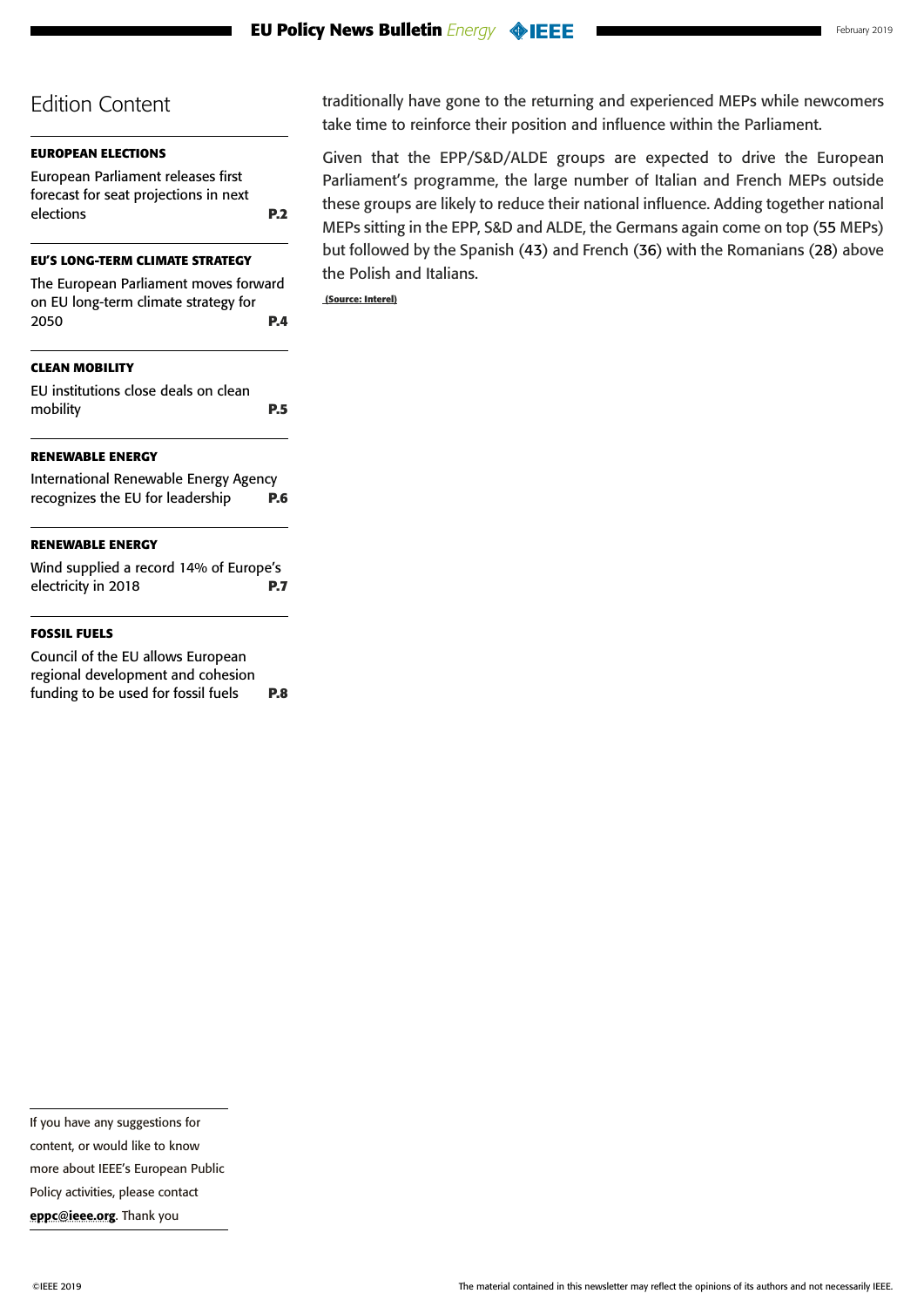## <span id="page-3-0"></span>**[EUROPEAN ELECTIONS](#page-1-0)**

[European Parliament releases first](#page-1-0)  [forecast for seat projections in next](#page-1-0)  [elections](#page-1-0) **P.2**

### **EU'S LONG-TERM CLIMATE STRATEGY**

| The European Parliament moves forward |            |
|---------------------------------------|------------|
| on EU long-term climate strategy for  |            |
| 2050                                  | <b>P.4</b> |

## **[CLEAN MOBILITY](#page-4-0)**

| EU institutions close deals on clean |            |
|--------------------------------------|------------|
| mobility                             | <b>P.5</b> |

## **[RENEWABLE ENERGY](#page-5-0)**

[International Renewable Energy Agency](#page-5-0)  [recognizes the EU for leadership](#page-5-0) **P.6**

## **[RENEWABLE ENERGY](#page-6-0)**

[Wind supplied a record 14% of Europe's](#page-6-0)  [electricity in 2018](#page-6-0) **P.7**

#### **[FOSSIL FUELS](#page-7-0)**

[Council of the EU allows European](#page-7-0)  [regional development and cohesion](#page-7-0)  [funding to be used for fossil fuels](#page-7-0) **P.8**

#### EU'S LONG-TERM CLIMATE STRATEGY

## **The European Parliament moves forward on EU long-term climate strategy for 2050**



On 20 February 2019, the European Parliament's Environment Committee (ENVI) voted on the amendments for the European Parliament's resolution on the EU long-term climate strategy for 2050. The resolution was adopted with 49 votes in favour, 6 against and 6 abstentions. According to the ENVI Committee, the EU should increase its 2030 target for greenhouse gas emission reduction by 15 points to 55%, in order to meet the goals of the Paris Agreement.

The strategy was originally proposed by the European Commission on 28 November 2018 to set out the benchmarks for achieving a "climate-neutral" society by 2050. This initiative found its origin in a call from the European Parliament and the European Council, to develop an EU-wide "approach" for a climate-neutral future. Although the strategy's format is a Communication, which makes it a non-binding document, its political value is significant as it will influence the upcoming European Commission work programmes and policy priorities for the next years starting in 2020.

MEPs in the ENVI Committee voted on a resolution and called on the Commission to:

- Consider technology development in both supply and demand in the heating and cooling sector, highlighting its increased energy efficiency;
- • Underline the importance of smart technologies such as smart charging infrastructure and;
- Highlight the positive role that renewable energy, energy efficiency and grid enchantment will bring to the European economy in terms of jobs and cost reduction.

In terms of next steps, the European Parliament is expected to vote on the resolution in plenary during the week of 11-14 March 2019.

**(Source: Interel)**

If you have any suggestions for

content, or would like to know

more about IEEE's European Public

Policy activities, please contact

[eppc@ieee.org](mailto:eppc%40ieee.org?subject=). Thank you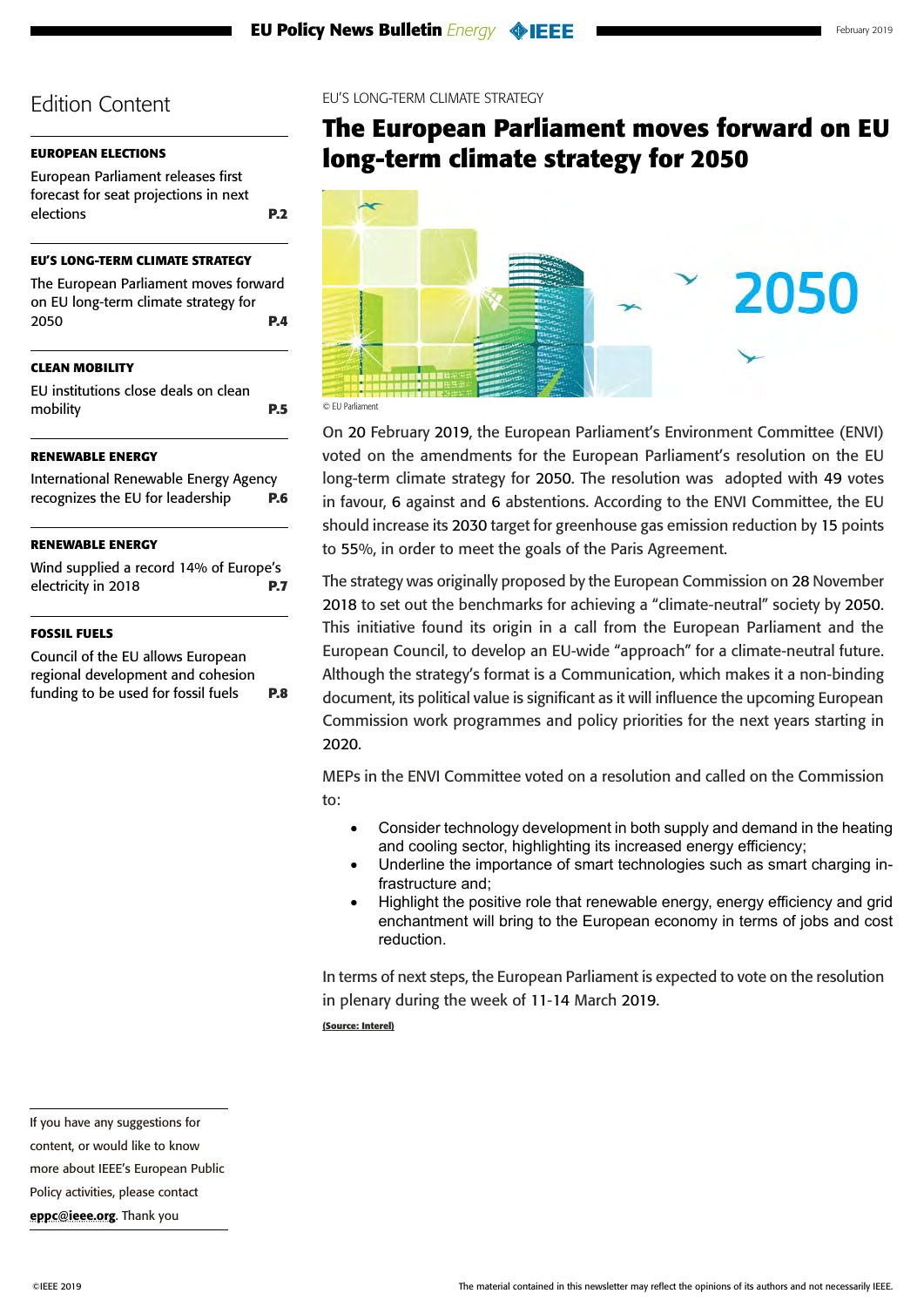### <span id="page-4-0"></span>**[EUROPEAN ELECTIONS](#page-1-0)**

[European Parliament releases first](#page-1-0)  [forecast for seat projections in next](#page-1-0)  [elections](#page-1-0) **P.2**

#### **[EU'S LONG-TERM CLIMATE STRATEGY](#page-3-0)**

| The European Parliament moves forward |            |
|---------------------------------------|------------|
| on EU long-term climate strategy for  |            |
| 2050                                  | <b>P.4</b> |

### **CLEAN MOBILITY**

EU institutions close deals on clean mobility **P.5**

### **[RENEWABLE ENERGY](#page-5-0)**

[International Renewable Energy Agency](#page-5-0)  [recognizes the EU for leadership](#page-5-0) **P.6**

#### **[RENEWABLE ENERGY](#page-6-0)**

[Wind supplied a record 14% of Europe's](#page-6-0)  [electricity in 2018](#page-6-0) **P.7**

#### **[FOSSIL FUELS](#page-7-0)**

[Council of the EU allows European](#page-7-0)  [regional development and cohesion](#page-7-0)  [funding to be used for fossil fuels](#page-7-0) **P.8**

If you have any suggestions for content, or would like to know more about IEEE's European Public Policy activities, please contact [eppc@ieee.org](mailto:eppc%40ieee.org?subject=). Thank you

#### CLEAN MOBILITY

## **EU institutions close deals on clean mobility**



©EU Commission

In February 2019, EU negotiators reached a provisional deal on two legislative proposals, which were cornerstones of the **[Clean Mobility Package](https://ec.europa.eu/transport/modes/road/news/2017-11-08-driving-clean-mobility_en)** set out by the European Commission in 2017.

Firstly, the EU regulators reached a tentative [deal](https://twitter.com/ro2019eu/status/1095025522139152387) on the so-called Clean Vehicles Directive (CVD), which sets new clean vehicle targets through public procurement for public authorities, covering cars, buses and other municipal fleets like garbage trucks. This reform aims at tackling air pollution in cities across Europe. Air pollution reached high peaks across Europe in 2018, which made several cities call for bans on diesel and petrol vehicles.

Secondly, the EU institutions struck a **[deal](https://data.consilium.europa.eu/doc/document/ST-6398-2019-EXT-1/en/pdf)** on the first-of-a-kind Regulation on CO2 emissions standards for heavy-duty vehicles (HDVs), setting out substantial reduction targets for CO2 emissions from HDVs through binding target for 2025 and 2030.

According to the agreed text, manufacturers will have to reduce the CO2 emissions of their HDVs by 15% by 2025, and by 30% by 2030, compared with 2019 levels, subject to a review to set the post-2030 targets by the Commission in 2022. Truck manufacturers which do not comply will have to pay a financial penalty in the form of an excess emissions premium.

In addition to setting binding targets, the provisional text introduced a 2% sales benchmark for zero and low-emission vehicles (ZLEVs)as of 2025 to incentivise manufacturers to invest in alternatives. . While this ZLEV scheme is voluntary, manufacturers that exceed 2% of sales of ZLEVs will be rewarded with a less stringent CO2 target.

In terms of next steps, both agreements will be formally approved first by the European Parliament's Environment Committee at the end of February 2019 and then by the European Parliament in plenary and the Council, most probably before the EU elections in May 2019..

**(Source: Politico Pro + Interel)**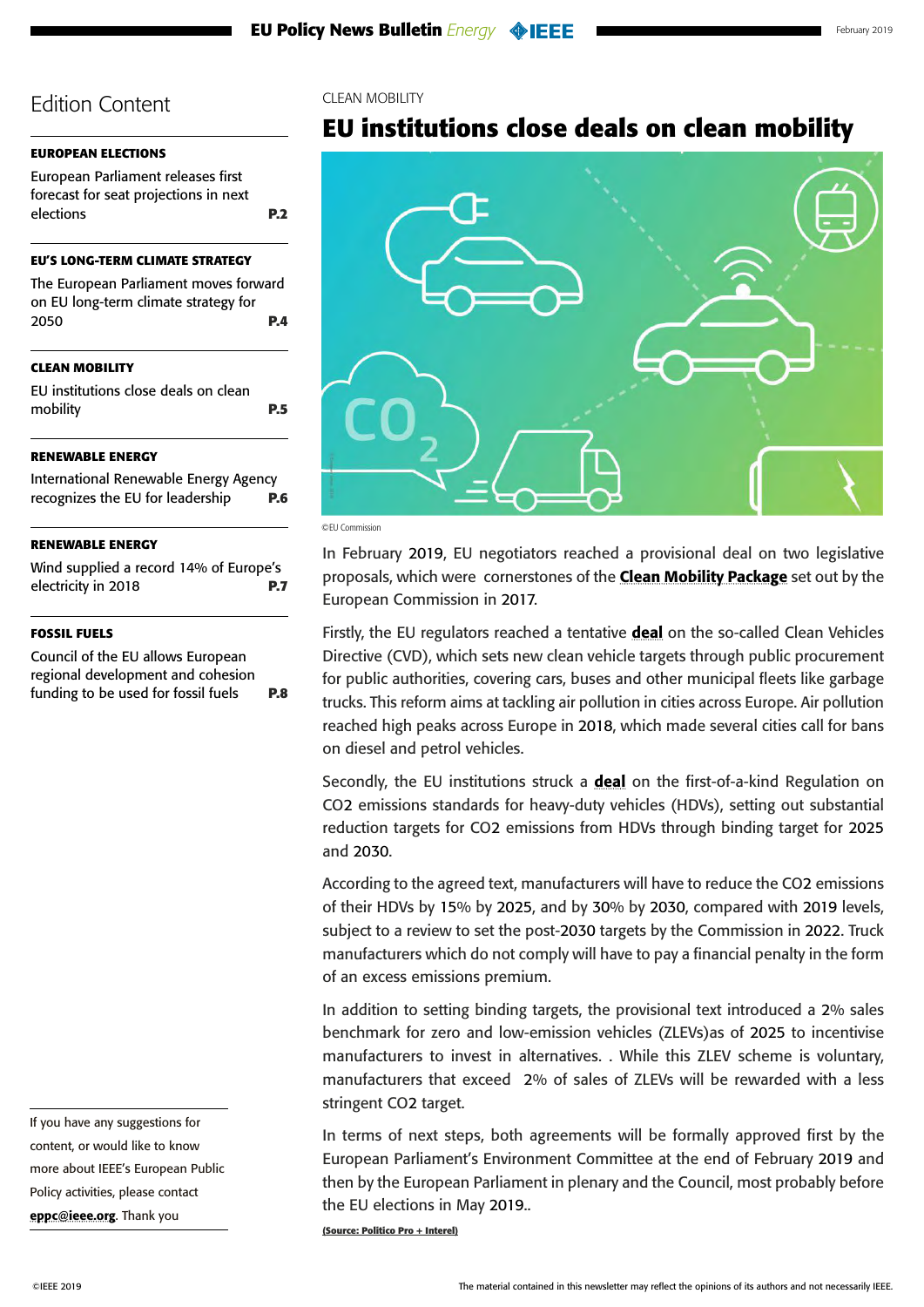## <span id="page-5-0"></span>**[EUROPEAN ELECTIONS](#page-1-0)**

[European Parliament releases first](#page-1-0)  [forecast for seat projections in next](#page-1-0)  [elections](#page-1-0) **P.2**

### **[EU'S LONG-TERM CLIMATE STRATEGY](#page-3-0)**

[The European Parliament moves forward](#page-3-0)  [on EU long-term climate strategy for](#page-3-0)  [2050](#page-3-0) **P.4**

## **[CLEAN MOBILITY](#page-4-0)**

[EU institutions close deals on clean](#page-4-0)  [mobility](#page-4-0) **P.5**

## **RENEWABLE ENERGY**

International Renewable Energy Agency recognizes the EU for leadership **P.6**

## **[RENEWABLE ENERGY](#page-6-0)**

[Wind supplied a record 14% of Europe's](#page-6-0)  [electricity in 2018](#page-6-0) **P.7**

#### **[FOSSIL FUELS](#page-7-0)**

[Council of the EU allows European](#page-7-0)  [regional development and cohesion](#page-7-0)  [funding to be used for fossil fuels](#page-7-0) **P.8** RENEWABLE ENERGY

## **International Renewable Energy Agency recognizes the EU for leadership**



**International Renewable Energy Agency** 

The International Renewable Energy Agency (IRENA) has signaled the EU as a role model for renewable energy in a [report](https://cms.irena.org/-/media/Files/IRENA/Agency/Publication/2019/Feb/IRENA_Innovation_Landscape_2019_report.ashx) looking at ways to integrate wind and solar into power systems.

The report emphasises that it is "crucial" to learn from countries at the forefront of integrating variable renewables. With wind and solar accounting for close to 15% of electricity generation, the EU's grid accommodates the world's highest levels of variable renewable power. The report lists 30 innovations grouped into four categories: enabling technologies (e.g. batteries), business models (e.g. aggregators), market design (e.g. time-of-use tariffs) and system operation (e.g.

©<No intersecting link>

the role of distribution system operators). It includes more than 200 real-world examples of projects trialing and implementing these innovations.

The agency explores synergies between these innovations to come up with a list of 11 "solutions" to increase power system flexibility and, by extension, enable greater take-up of variable renewables. The solutions span supply-side, grid, demand-side and system flexibility. The goal is also to reduce the costs of system operation, which the report notes accounts for half of the cost of electricity in the EU.

An impact assessment of the solutions suggests that demand side and market design innovations are a good place to start, thanks to their lower costs and moderate to high impact. Grids, storage and power-to-X solutions are better suited to more advanced systems, since they come at higher cost but also offer greater flexibility. According to IRENA's report, two solutions are no-regret options for all power systems: advanced forecasting to reduce wind and solar generation uncertainty and demand-side management.

IRENA believes that the Paris Climate Agreement requires 85% renewables in the global power system by 2050, with variable renewables covering 60% of overall electricity generation.

**(Source: ENDS Europe)**

If you have any suggestions for content, or would like to know more about IEEE's European Public Policy activities, please contact [eppc@ieee.org](mailto:eppc%40ieee.org?subject=). Thank you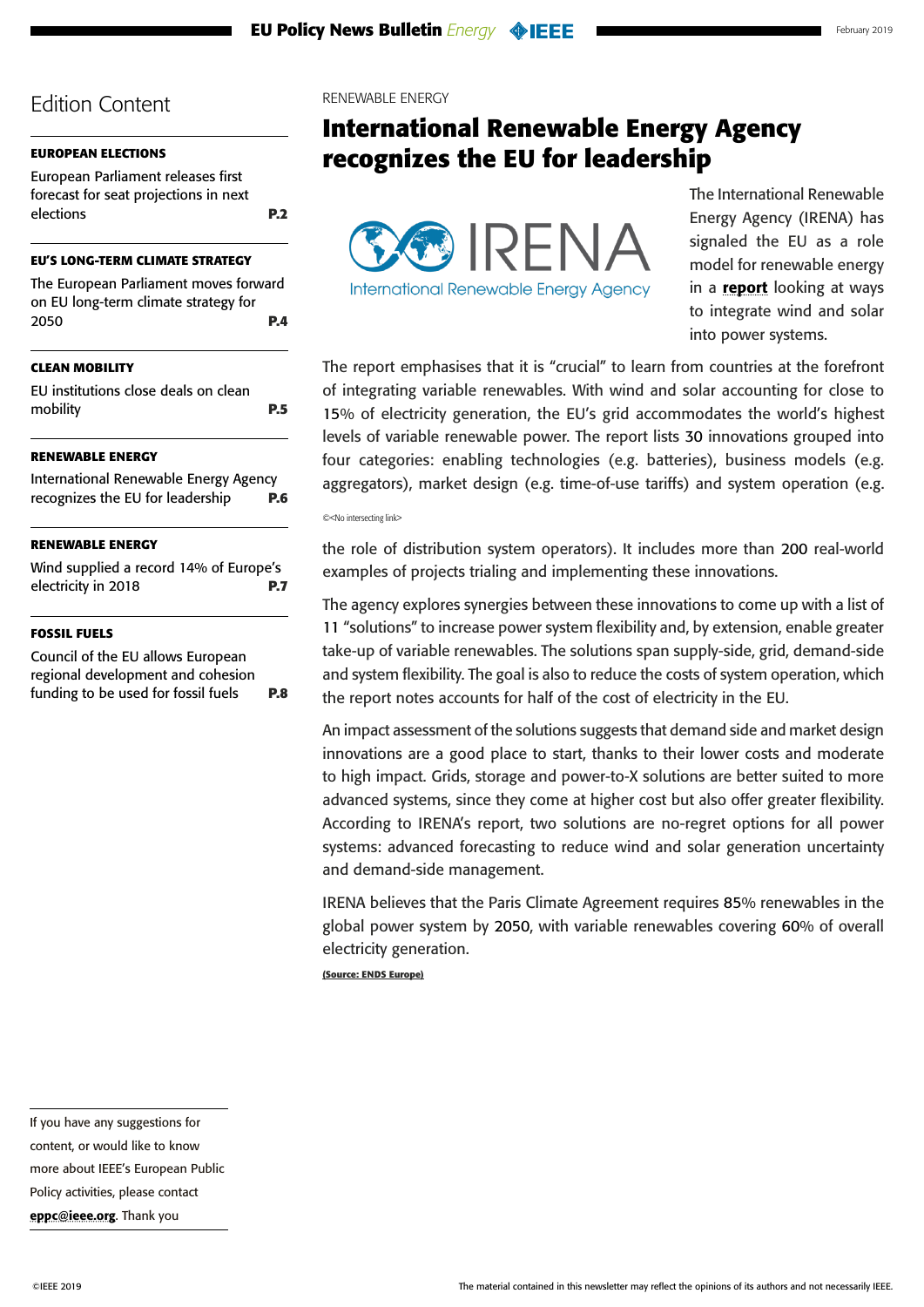## <span id="page-6-0"></span>**[EUROPEAN ELECTIONS](#page-1-0)**

[European Parliament releases first](#page-1-0)  [forecast for seat projections in next](#page-1-0)  [elections](#page-1-0) **P.2**

### **[EU'S LONG-TERM CLIMATE STRATEGY](#page-3-0)**

[The European Parliament moves forward](#page-3-0)  [on EU long-term climate strategy for](#page-3-0)  [2050](#page-3-0) **P.4**

## **[CLEAN MOBILITY](#page-4-0)**

[EU institutions close deals on clean](#page-4-0)  [mobility](#page-4-0) **P.5**

### **[RENEWABLE ENERGY](#page-5-0)**

[International Renewable Energy Agency](#page-5-0)  [recognizes the EU for leadership](#page-5-0) **P.6**

### **RENEWABLE ENERGY**

Wind supplied a record 14% of Europe's electricity in 2018 **P.7**

#### **[FOSSIL FUELS](#page-7-0)**

[Council of the EU allows European](#page-7-0)  [regional development and cohesion](#page-7-0)  [funding to be used for fossil fuels](#page-7-0) **P.8**

#### RENEWABLE ENERGY

## **Wind supplied a record 14% of Europe's electricity in 2018**

WindEurope, the trade association promoting the use of wind power in Europe, released a [report](https://windeurope.org/wp-content/uploads/files/about-wind/statistics/WindEurope-Annual-Statistics-2018.pdf) in February 2019, which provided an overview of electricity generation by wind power in 2018.

According to the report, wind power accounted for a record 362 terawatt hours of electricity generation in 2018, marking a year-on-year increase of two percentage points. While wind provided roughly one in seven of every kilowatt hour consumed across Europe, there was wide regional variation. Denmark covered 41% of its electricity needs with wind power, while in Germany, which has the most installed capacity, it covered 21% of needs. The UK saw the largest



increase, with the share of renewable wind power rising from 13.5% to meeting 18% of national demand.

Giles Dickson, CEO of WindEurope, explained that 2018 was the worst year for new wind energy installations since 2011. More concretely, growth in onshore wind fell by over half in Germany and collapsed in the UK. There were, however, signs of future investment, thanks in part to an increase in planned deployment of offshore wind turbines, but the outlook remained uncertain, Mr. Dickson said in a press interview.

The wind power industry, like solar and other green power sectors, is expected to gain market presence thanks to the forthcoming national energy and climate plans that EU governments are required to finalise by the end of 2019, setting out how they intend to meet 2030 targets, which include one of 32% renewable energy consumption.

**(Source: ENDS Europe)**

If you have any suggestions for

content, or would like to know

more about IEEE's European Public

Policy activities, please contact

[eppc@ieee.org](mailto:eppc%40ieee.org?subject=). Thank you